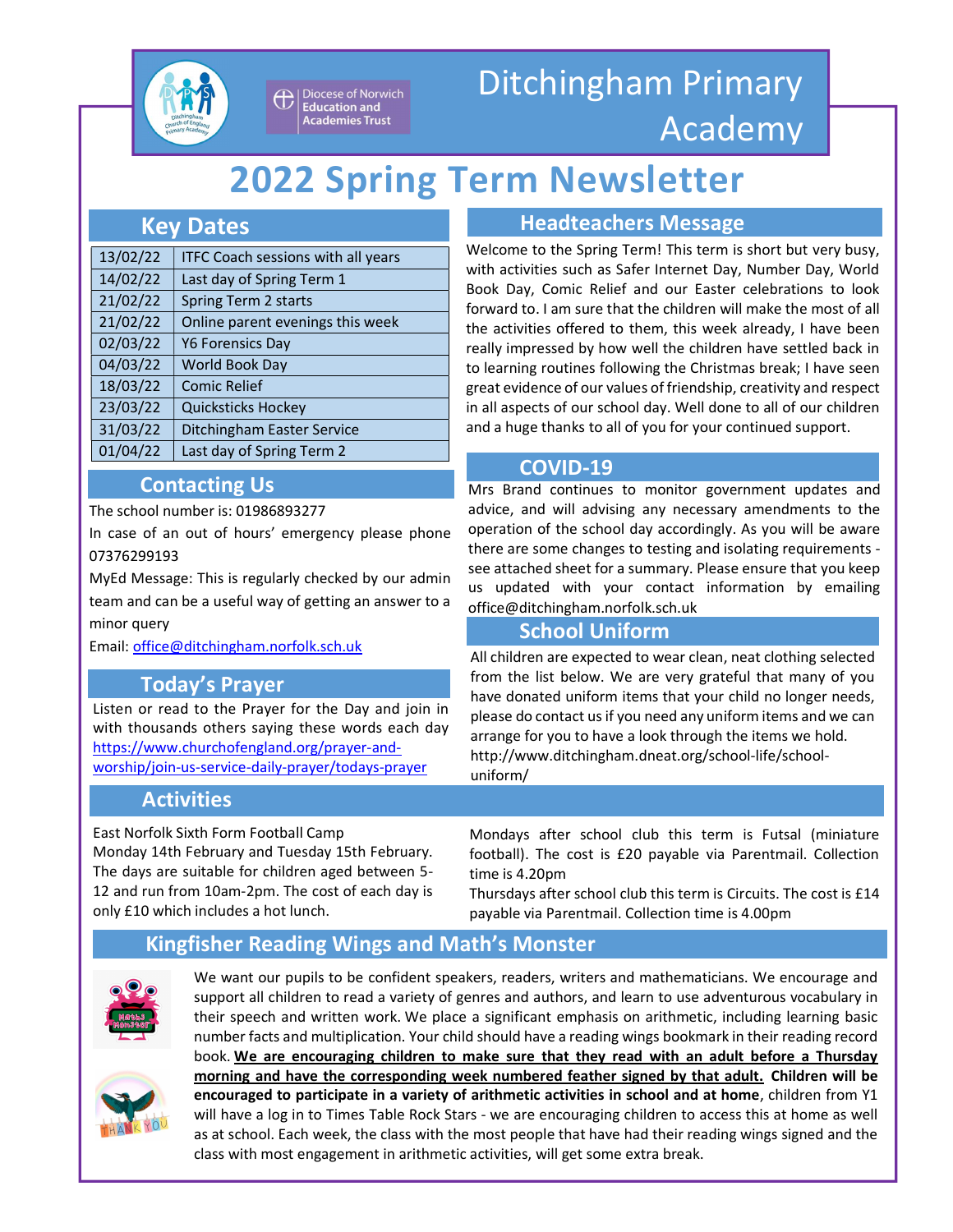# <u>Summer Newsletter Page 2 (2008)</u><br>Robins Update

Welcome to the start of a new term. We hope you all had a wonderful Christmas break!

I would just like to thank all the parents again for all your help and support throughout the last few months. English

In English we will be continuing with our phonics scheme; Read Write Inc. This teaches children to read accurately and fluently with good comprehension. They learn to form each letter, spell correctly, and compose their ideas step-by-step. We will also be completing a larger piece of writing towards the end of the term.

#### Maths

In maths, we will be concentrating on addition and subtraction. We will be using our maths scheme 'Whiterose' in order to support our learning.

#### Science

In Science we will be continuing to learn about everyday materials. introducing new materials, along with testing some of their uses.

#### Religious Education

During our RE lessons we will be retelling stories connected with Easter and understanding why these are important to Christians. We will also discuss what happened at the last supper and how the Easter story turned from sad to happy.

#### Computing

Computing lessons this term will focus on teaching the children all about E-Safety. We will learn how to safely search for images and stay 'SMART' online. We will also be learning about what an email is, as well as the importance of applying our safety knowledge to help others make good choices online.

#### P.E

PE lessons will continue to be on a Tuesday and a Thursday, and both lessons will be indoors. Our topics this term will be gymnastics and dance. Please could all children arrive at school wearing their PE kits. It is expected that they will stay in them for the duration of the day.

#### Break time

We are unsure when our free fruit scheme will continue, therefore please continue to bring in a healthy snack for break times. Break times will be outside, please can children bring in a waterproof coat and a spare pair of outdoor shoes.

#### Adults

The class teacher will be Miss Harris. Who will be teaching the majority of the time.

Mrs Watson and Mrs Hadingham will be the classroom assistants. We are lucky enough to have Mrs Bradford teaching art on a Friday, and Mrs White teaching P.E on a Thursday. Our topic in art this term will be printmaking.

Water bottles need to be in school every day. Please can they be filled prior to arrival, and taken home at the end of the school day.

#### Home Learning

Our current phonics scheme requires children to be issued one book per week. This means, new books will be issued on a Monday and need to be returned on a Friday. This book, along with your child's reading record do not need to be in school any other day. Paper copies of our book read in class during the current week will be issued on a Friday and will require returning after the weekend, on the following Monday.

#### Reception

Tapestry builds a very special record of a child's experiences, development and learning journey through their early years of primary education. Parents are able to view online their child's progress and how much fun they're having, whilst also uploading their own comments and media. We would love to share your child's learning and view your comments and pictures. Please ensure that the office has an up to date email address that can be allocated to your Tapestry account. We will then send you a link to create your own account, this can be accessed easily on your mobile phone/tablet/PC. If you have any quick queries, we are happy to speak at drop off or collection times. Alternatively, you can book a phone call appointment with the office.

Miss Harris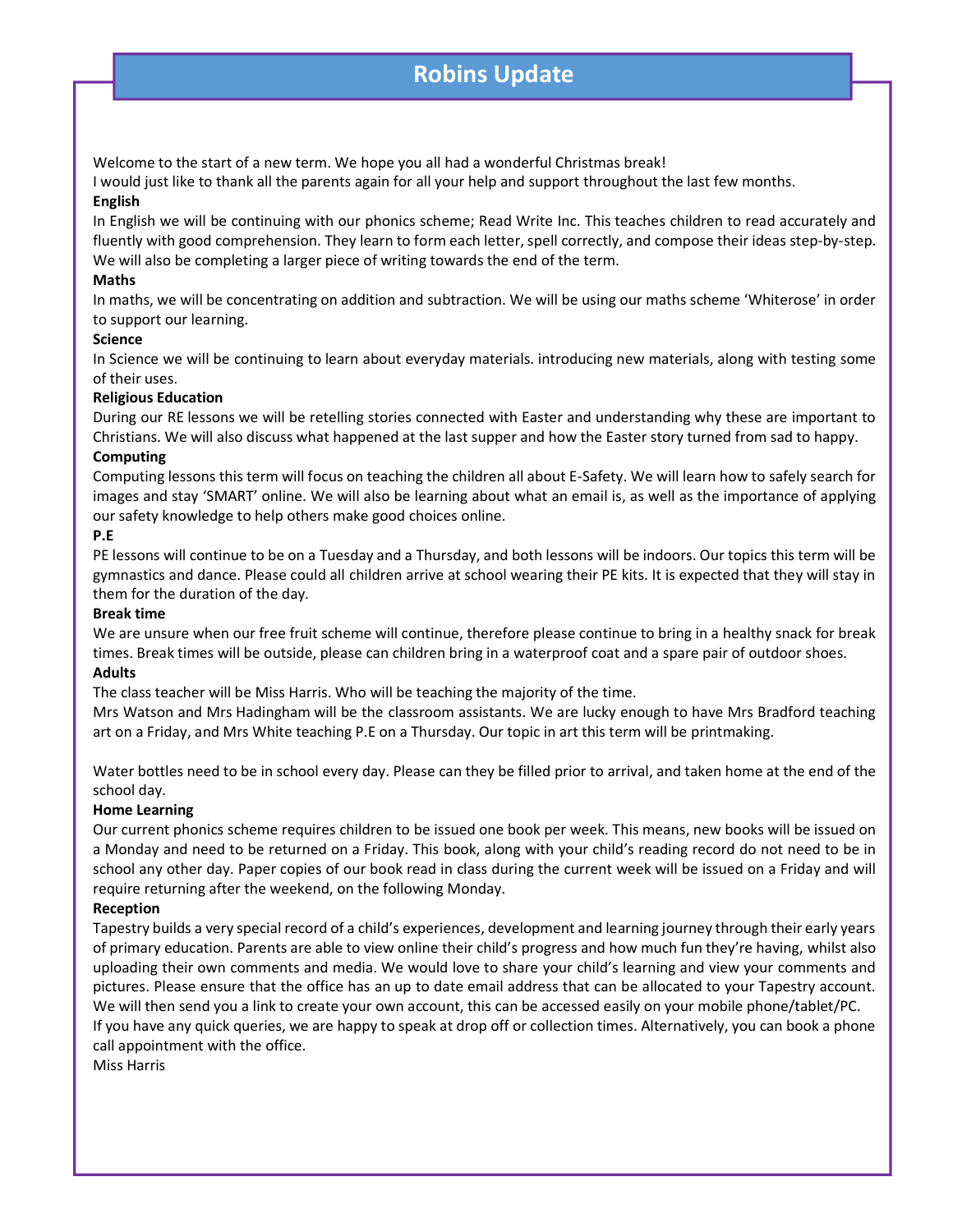# Woodpeckers Update

Welcome to the start of a new term. We hope you all had a wonderful Christmas break!

#### Maths

This term we are going to continue mastering multiplication and division; Year 2 are learning rapid recall of their 2, 5 and 10 times table and using these to solve problems. If you would like to continue their learning at home this term, then please follow this link https://whiterosemaths.com/parent-resources and click on these units: Year 2- Autumn Block 4- Multiplication Spring Block 1 Division and Spring Block 2 Statistics.

Year 3 will continue to explore their 3, 4 and 8 times table and look at multiplying and dividing two digit numbers. If you would like to continue their learning at home this term, then please follow this link https://whiterosemaths.com/parent-resources and click on these units: Year 3- Autumn Block 3- Multiplication and division Spring Block 1 Multiplication and division Spring block 2 Money.

#### Times Tables Rock Stars (TTRS)

Both year groups should try to play games and improve their scores regularly – at least for 15 minutes each time.

#### English

This term Talk for Writing groups will look at the text Sulius, which is a warning narrative. Children will explore typical features found in this type of text, and focus on using adverbs and the power of three to create description.

The guidelines from Read Write Inc. state that Year 2 children should be finished, and to have moved on to Literacy lessons by now. We understand the last few years of education have been different, and we are so proud of how far the children have progressed. The one thing that is keeping children from moving on to Literacy lessons is their pace of reading, children are required to read a certain amount of words a minute and answer questions about the text, so it is crucial children are reading their RWi books and/or library books every day for at least 10 minutes.

#### **History**

This term we are looking at the Vikings, focusing on who, what, when and where.

#### Science

In our science lessons we will be looking at animal habitats, looking at different types of animals, living things, things that once lived and things that have never lived.

#### R.E.

Our R.E lessons will be focussing on special meals, looking at Passover, Christmas and other special religious meals.

#### P.E.

In P.E we will be improving our balance and coordination through gymnastics and dance. (Mondays and Thursdays)

#### Art

 In our Art lessons children will be printmaking, learning lots of new ways to create prints of different sizes, patterns and colour.

If you have any quick queries, we are happy to speak at drop off or collection times. Alternatively, you can book a phone call appointment with the office. Miss Evans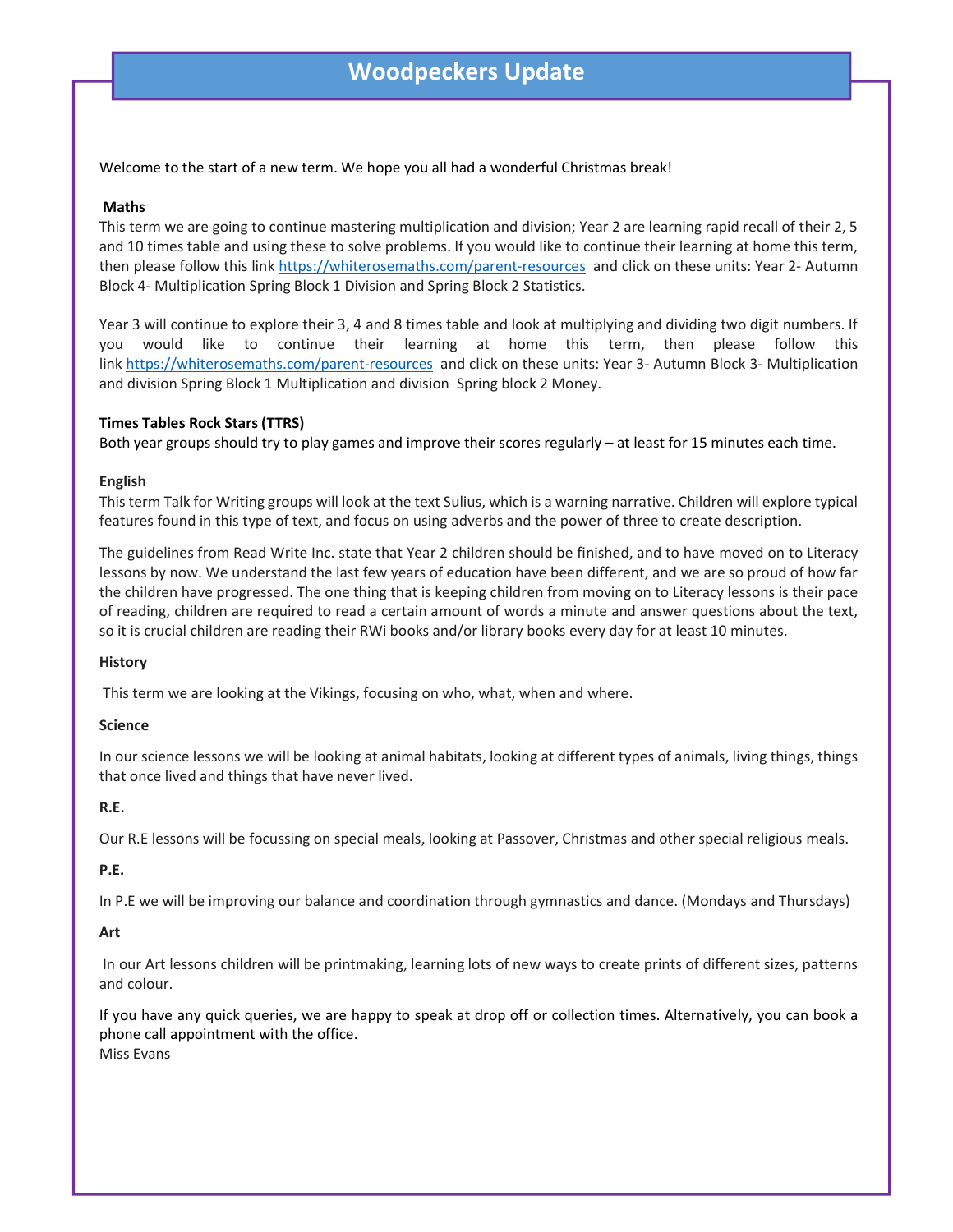# Barn Owls Update

Happy New Year to you all and a very warm welcome back to school to you all during this chilly January week. It has been lovely having the pupils back in and Mrs. FB and I are looking forward to lots of great work and fun are we head towards the warmer days of spring and summer.

#### Homework

The expectations will stay the same for homework. Pupils have log in details for Ed Shed and TTRS.

Reading. Pupils need to read OUT LOUD to an adult for a short period of time (5- 10 minutes) at least two times a week. Please can an adult sign this off (your child can fill in the details) and this will count towards our 'Reading Wings' award and our class based reading progress chart. Reading records will be collected and reviewed on a Thursday morning as before so please check the record on a Wednesday evening.

#### Spellings

There are two options. Pupils can choose either and can swap form one to the other each week.

1 - Ed Shed games remain available online for the current week's words. Pupils need to play the games twice a week for 15 minutes. The words change over each Sunday evening so there is a full 7 days to get this done.

2 – Wring sentences or definitions. A document with the spelling words will be on Google Classroom each week. Pupils can write the meanings or a sentence using the word here.

#### Times Tables Rock Stars (TTRS)

Pupils should try to play games and improve their scores regularly – at least twice a week for 15 minutes each time.

#### English

We will continue to follow out Talk4Writing, working towards our own versions of descriptive stories, persuasive arguments, reports and explanation texts. Year 5 will be reading Kensuke's Kingdom by Michael Morpurgo and Year 4 will be reading The Iron Man by Ted Hughes.

Maths. We will continue to enjoy numbers and other Maths topics, thinking about how they link together and how we can use all kinds of Maths every day to solve problems and help us.

#### Science

This term we are focusing on forces. There will be investigations into friction, air and water resistance and we will ask and answer questions about how forces affect our everyday lives.

#### **History**

History We will be investigating the Anglo Saxons, thinking about why they came to England in 400AD, how they lived and what parts of their language and culture are still part of our current language and culture.

If you have any quick queries, we are happy to speak at drop off or collection times. Alternatively, you can book a phone call appointment with the office. Mr James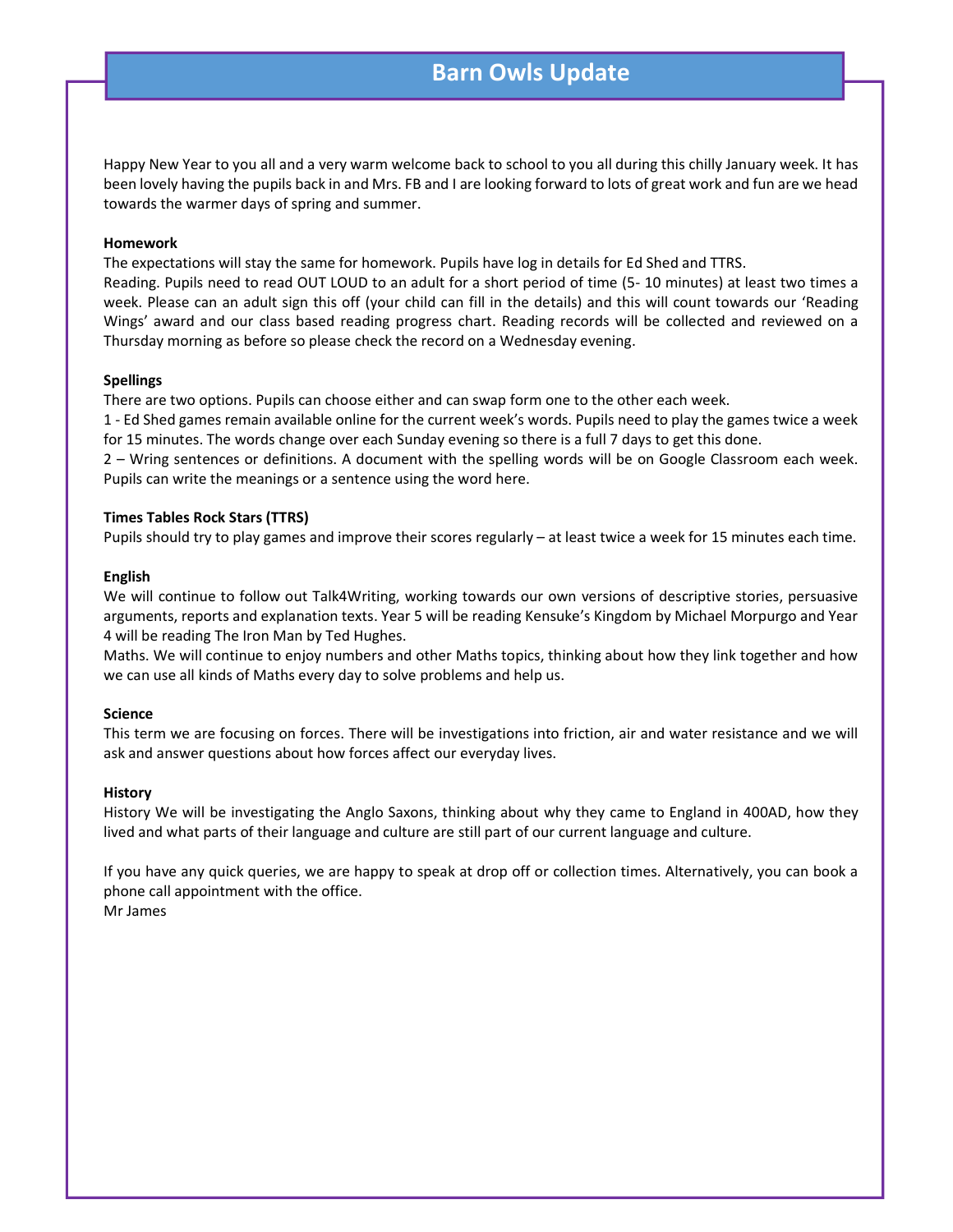# Golden Eagles Update

#### PE lessons

PE lessons are on Wednesdays and Fridays. All children will need to come to school wearing their PE kits on these days. We will be doing indoor PE so children will either be participating with bare feet or in clean trainers. Please ensure that children have a spare change of shoes for break and lunchtimes.

#### Our learning this half term

This half term in English we will be writing a finding tale and a discussion text. We are continuing with Wonder in guided reading and in maths we will be learning about fractions, decimals and percentages and measurement. We will also be covering a wide range of learning in the afternoons. This will include gymnastics and dance in PE, Europe and Greece in Geography and the circulatory and respiratory systems in science.

#### Winter weather

Children will need to bring in a coat daily and should also bring in a spare pair of shoes to keep in school for when they go outdoors.

Water bottles need to be in school every day. Please can they be filled prior to arrival and taken home at the end of the school day.

#### Reading books and home learning

Children have a weekly library slot where they are given time to browse the library and change their books. If they finish their books during the week, they can inform an adult in class who will be able to help them change their book at some point during the day.

All homework is communicated weekly through Google Classroom. This is also where any self-isolation work is uploaded.

Please record reading at home in reading records which should be brought into school every day. Children should be reading at home with an adult a minimum of three times a week. Don't forget to sign the reading wings bookmark!

#### SATS club

Our weekly SATS clubs will be starting next week. These are drop-in sessions and there is no need to book. More information about these has been sent out in a separate letter.

As usual, if you have any queries then please don't hesitate to get in contact with me. We are happy to speak at drop off or collection times. Alternatively, you can book a phone call appointment with the office.

I look forward to another exciting term with Golden Eagles class! Miss Campbell